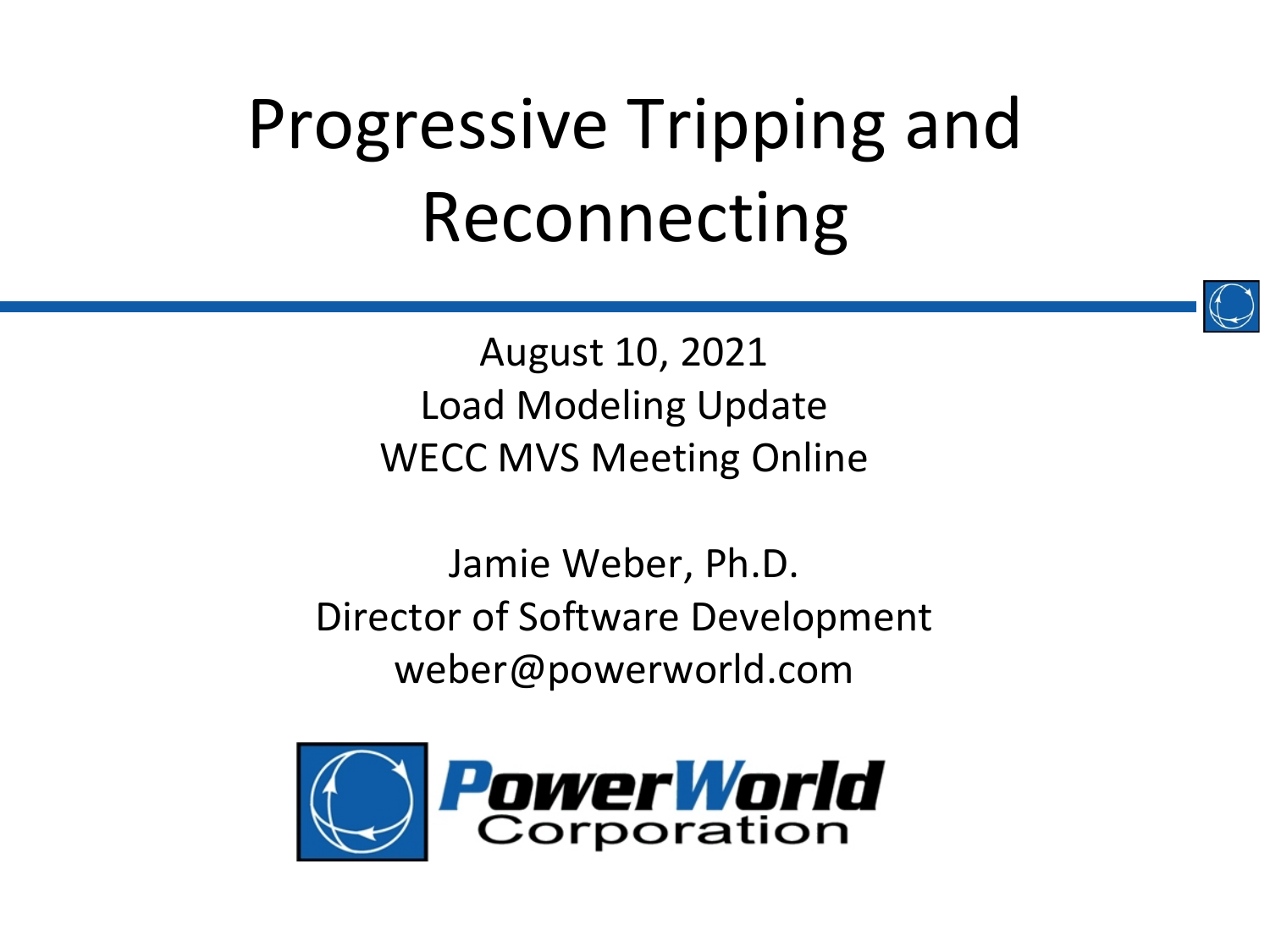- CMPLDW, CLOD, MOTORW, etc…
- What are these models trying to do?
	- Use ONE set of dynamics equations
	- To represent 1000s of individual loads
- Our goal it to transform an individual load model into a model of an aggregate load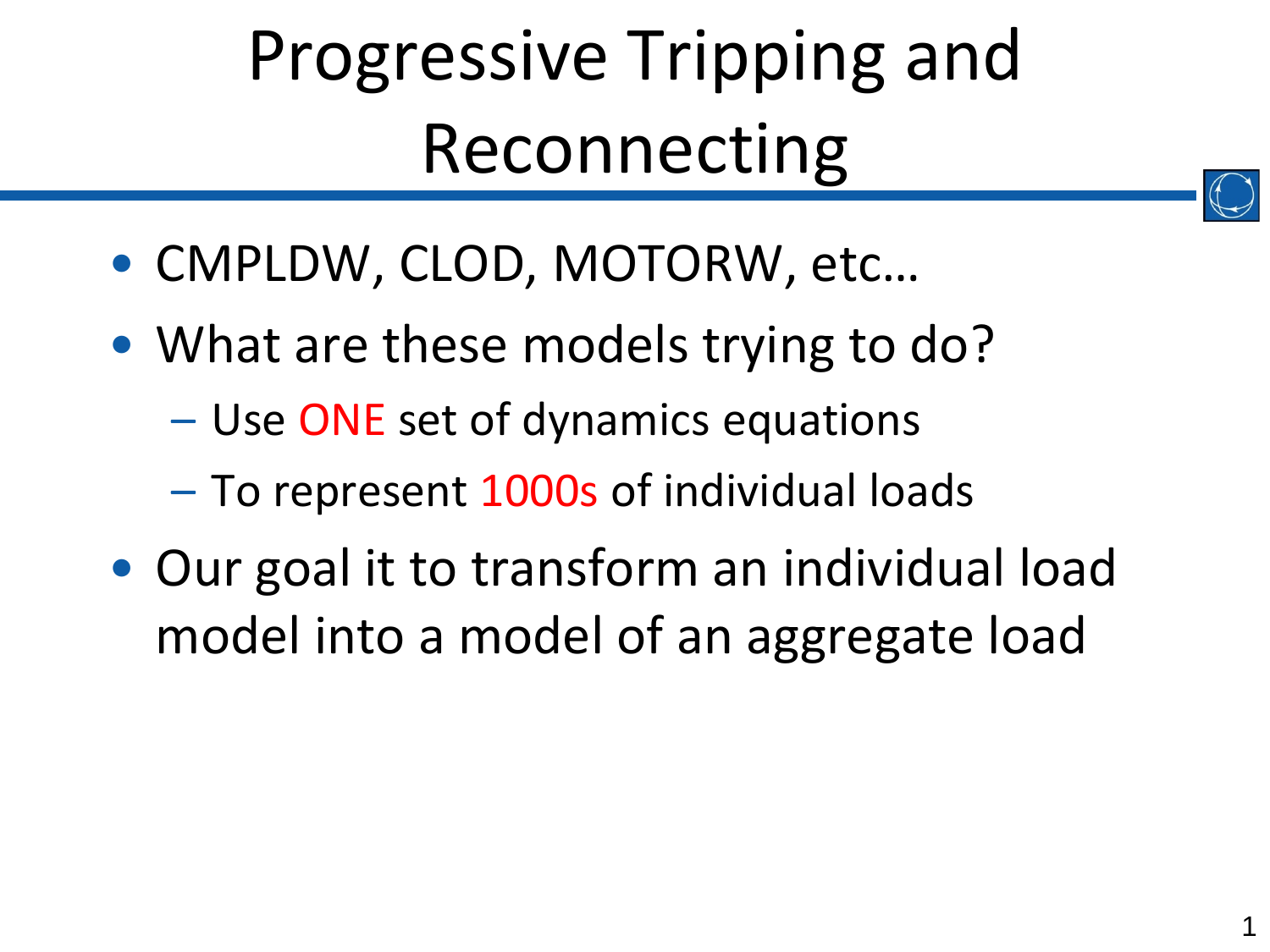# Aggregate Motor Model with Tripping (part of CMPLDW)



- What does it mean when a motor model says "50% tripped"
	- Think of it as ONE set of equations representing a huge set of identical motors.
	- When we say 50% tripped it just means that we now have 50% of the current injection as we did before (and double the Norton impedance)
	- It's essentially a scalar multiplier on those things
- What does it mean when some of these induction motors "restart"
	- We are NOT modeling the motor starting from zero speed with the large current spikes that go with that
	- We're pretending that all the motors continued to spin and operate after they tripped, they just magically were no longer seen by the transmission network
	- When they "restart", they magically return operating at full load and speed.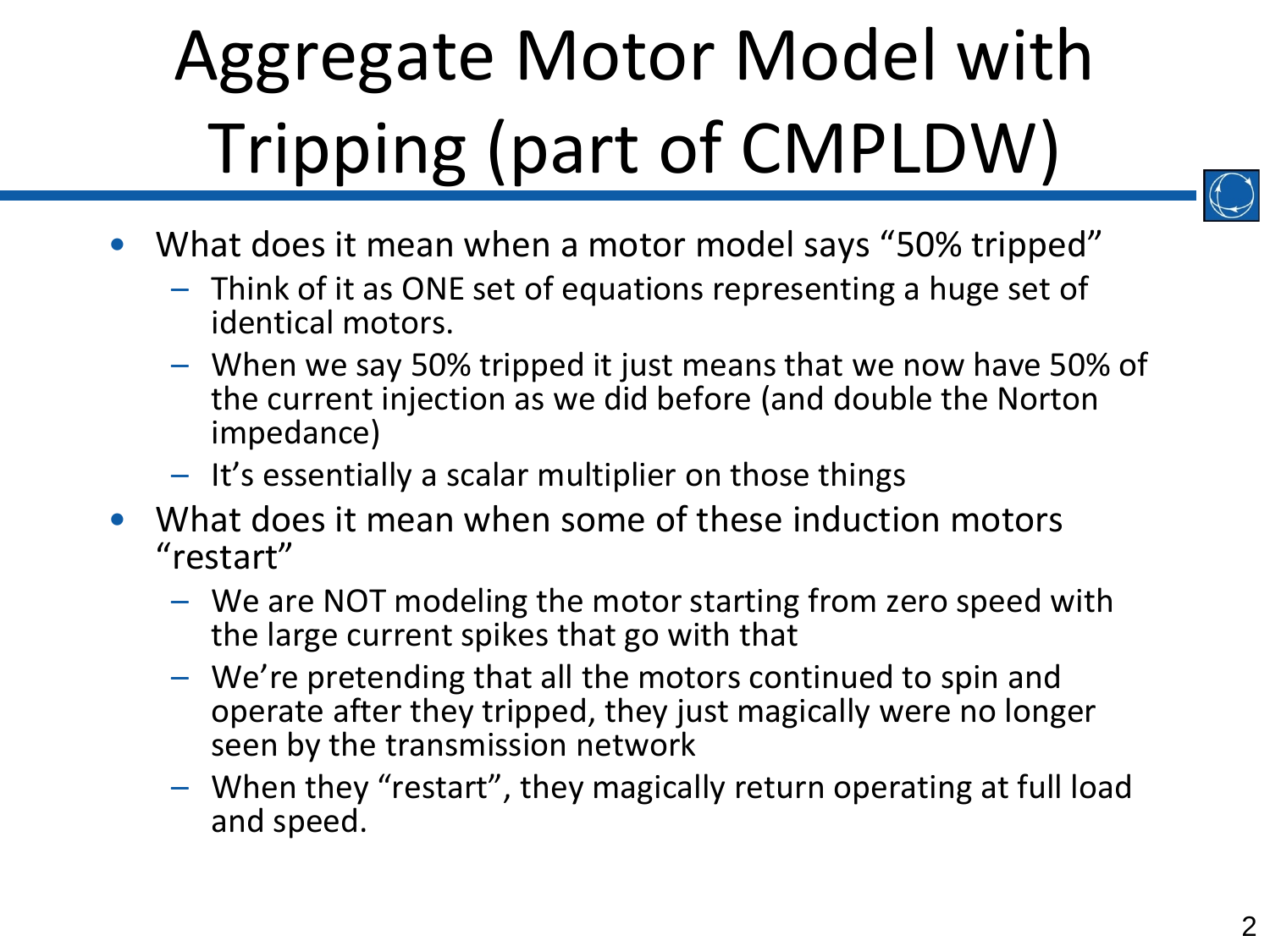# Tripping of Loads from Relays



- Definite Time Under-Voltage Relays
	- Vtr1, Ttr1, Ftr1
		- Voltage falls below Vtr for Ttr1 seconds, then we trip Ftr1 of the load
		- Voltage falls below 0.5 per unit voltage for 0.20 seconds, then we trip 50% of the induction motor
- Composite load model has typically included 2 blocks of this tripping
- Trouble is parameter sensitivity
	- Vpu goes to 0.49999 and stays there for 0.20 seconds then we trip 50% of load
	- Vpu goes to 0.50001 and says there for 0.20 seconds and we do NOT trip anything
	- Some load records in WECC cases are several hundred MW, so this can give radically different results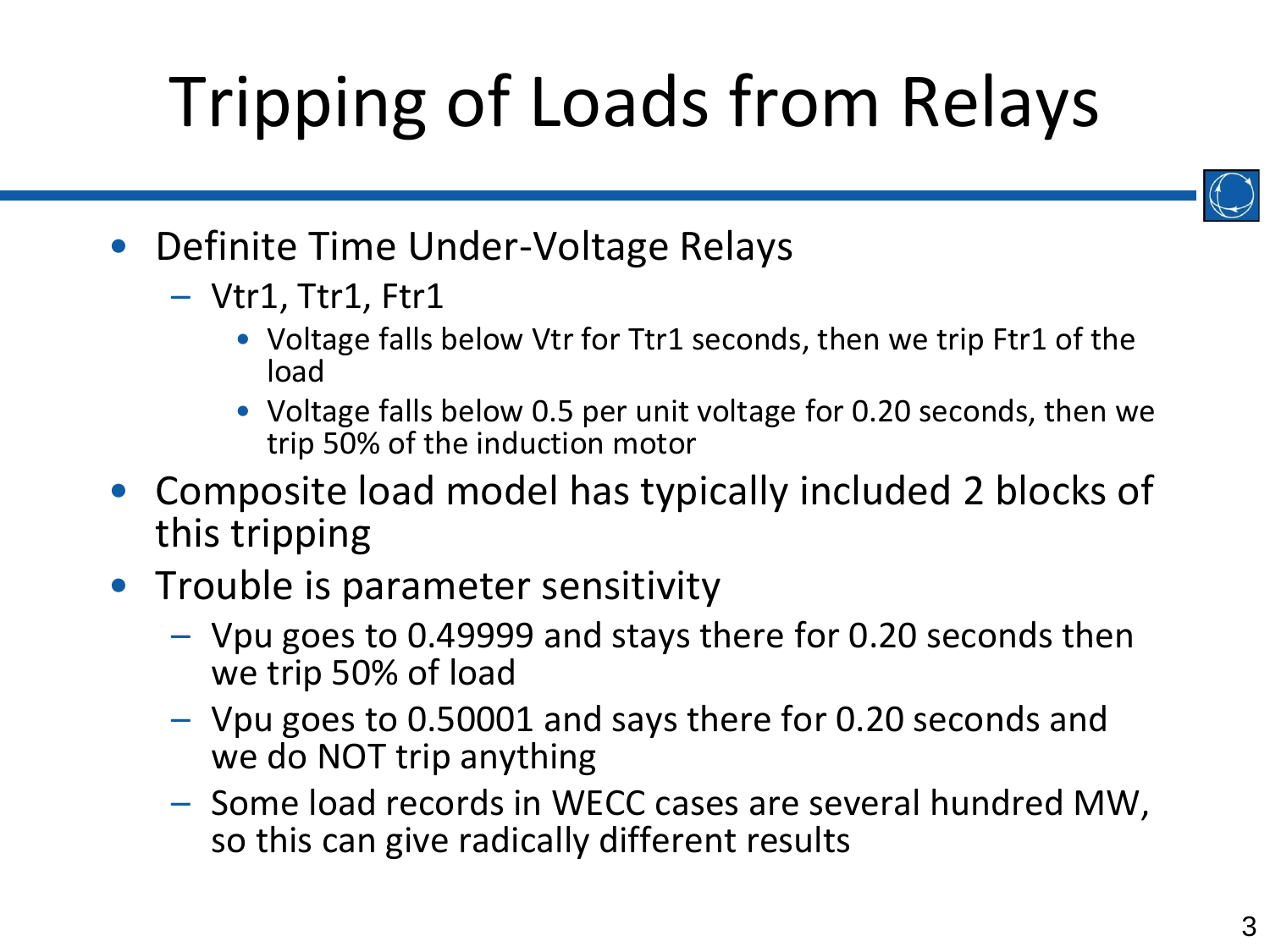- Describes a continuously varying fraction of load as a function of terminal voltage
- Won't have discrete jumps as the definite time relays are doing
- User can vary how quickly the load fraction goes down ("trips")
- Use can also vary how quickly the load fraction goes up ("reconnects")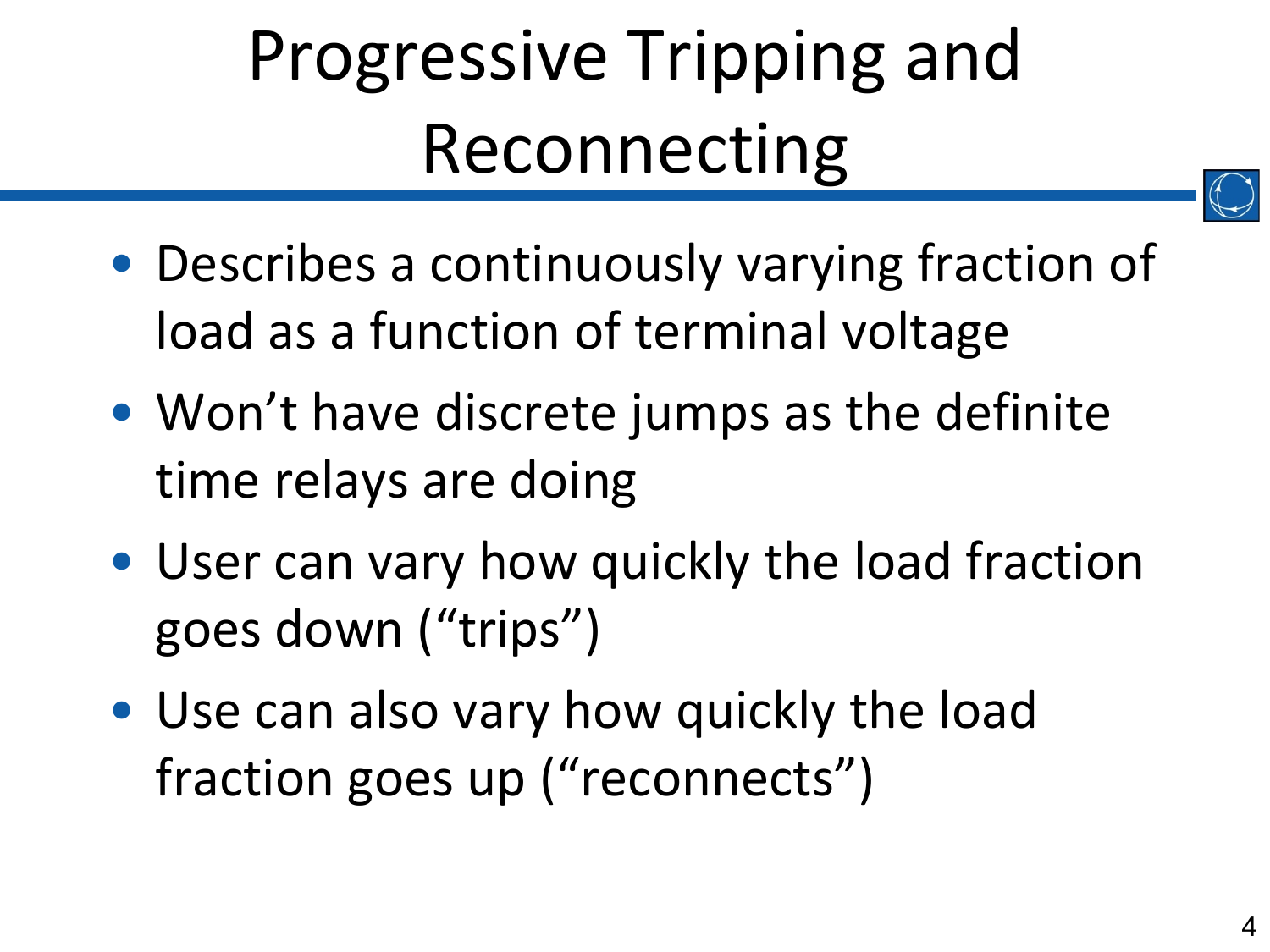

As voltage drops, following the maroon lines As voltage increases, following the Navy Lines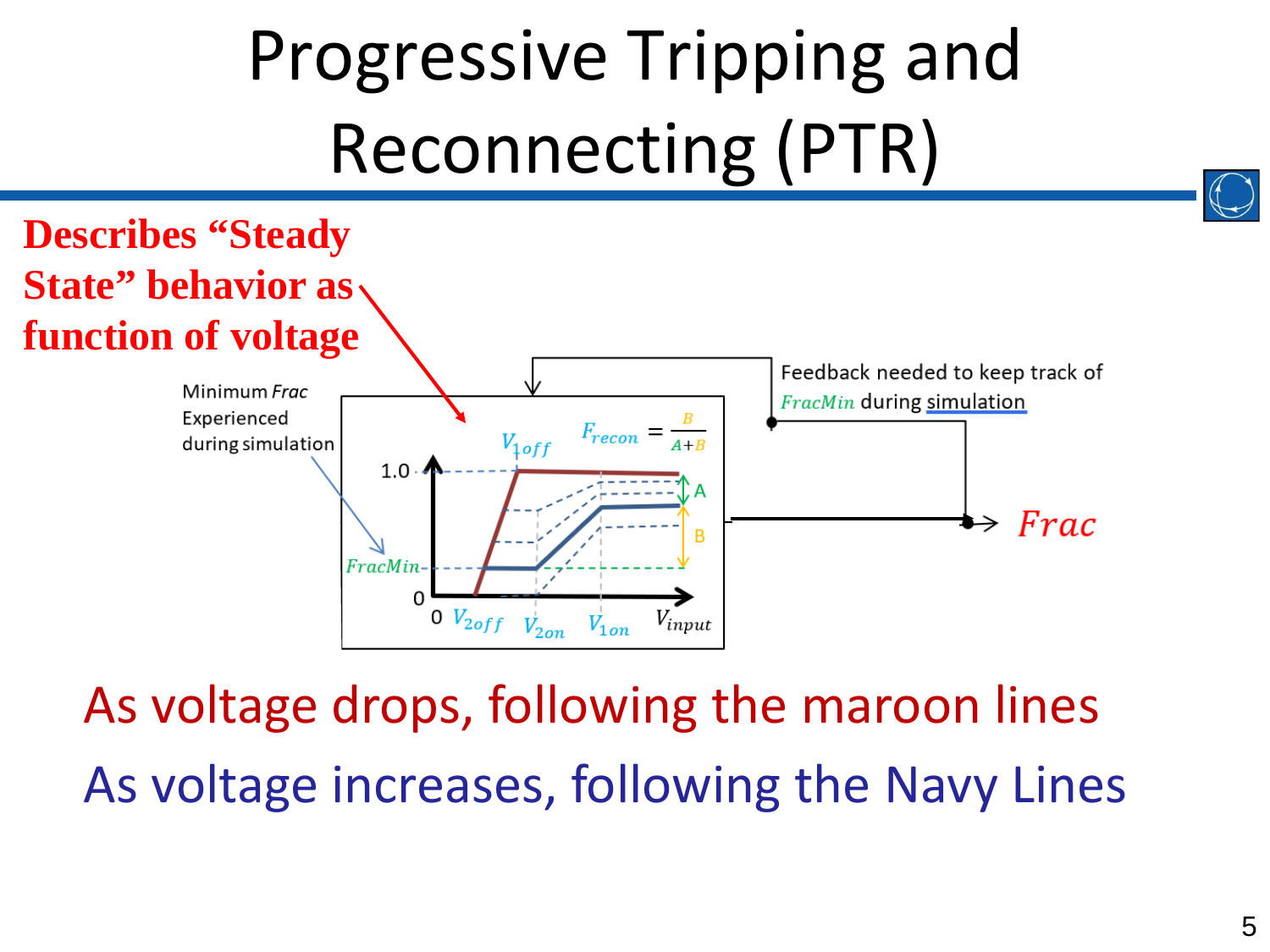

**Smooth Response to Changes in Voltage to remove numerical noise in input voltages**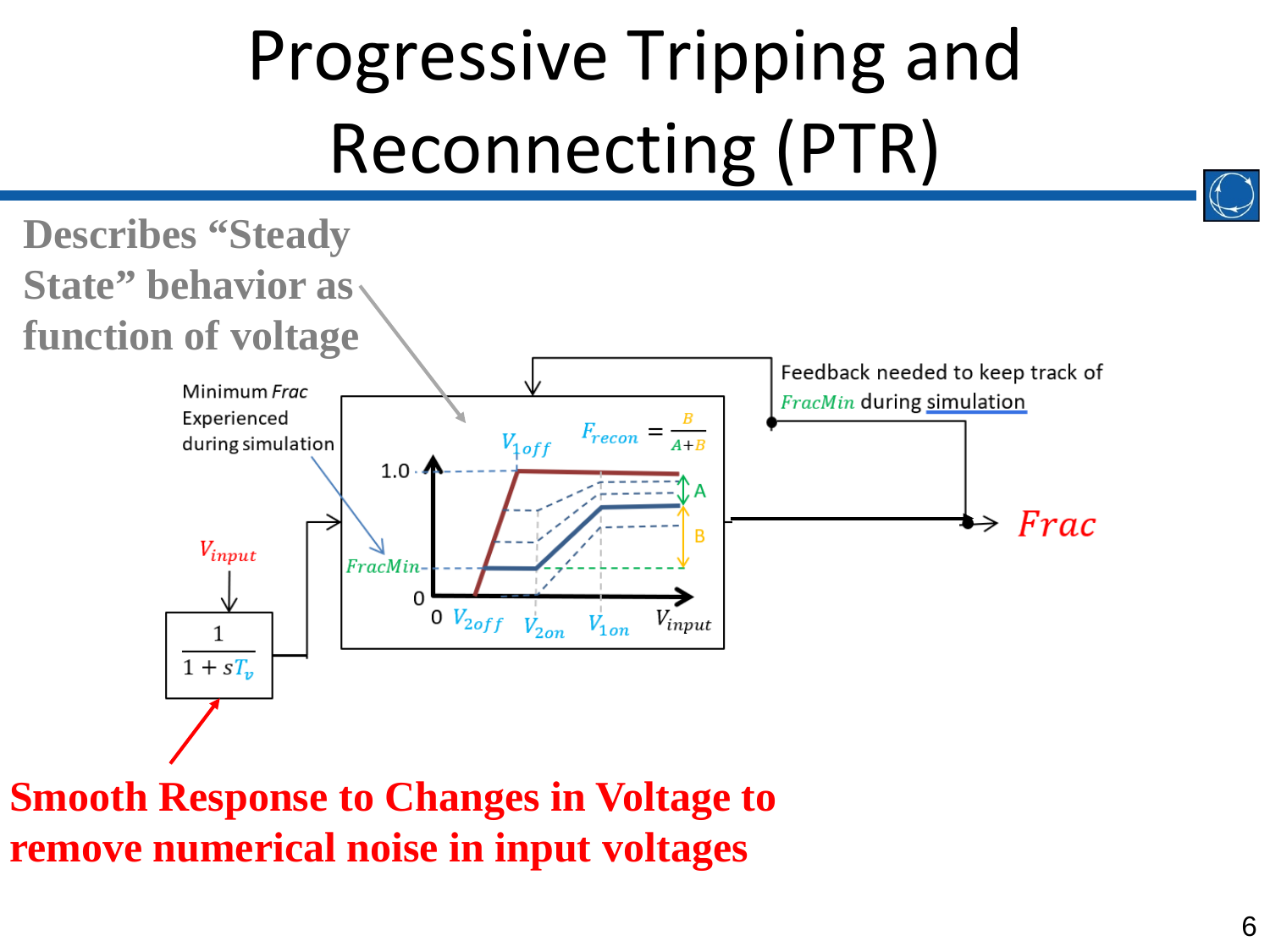

**Smooth change in Fraction with a Time Delay (Removes sudden changes)**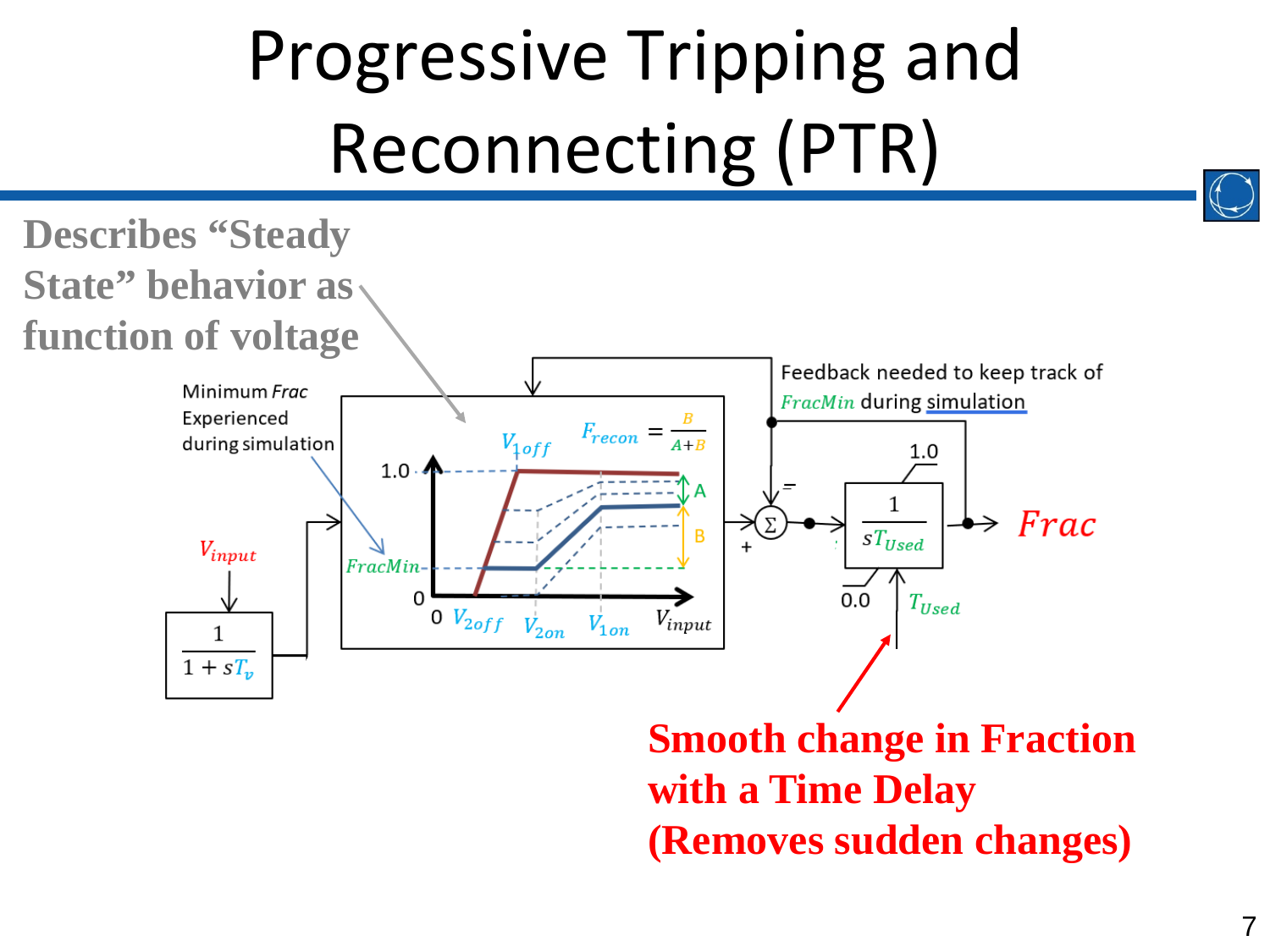

#### **How quickly does it transition to a new steady state for dropping fraction respond instantly to very low voltages**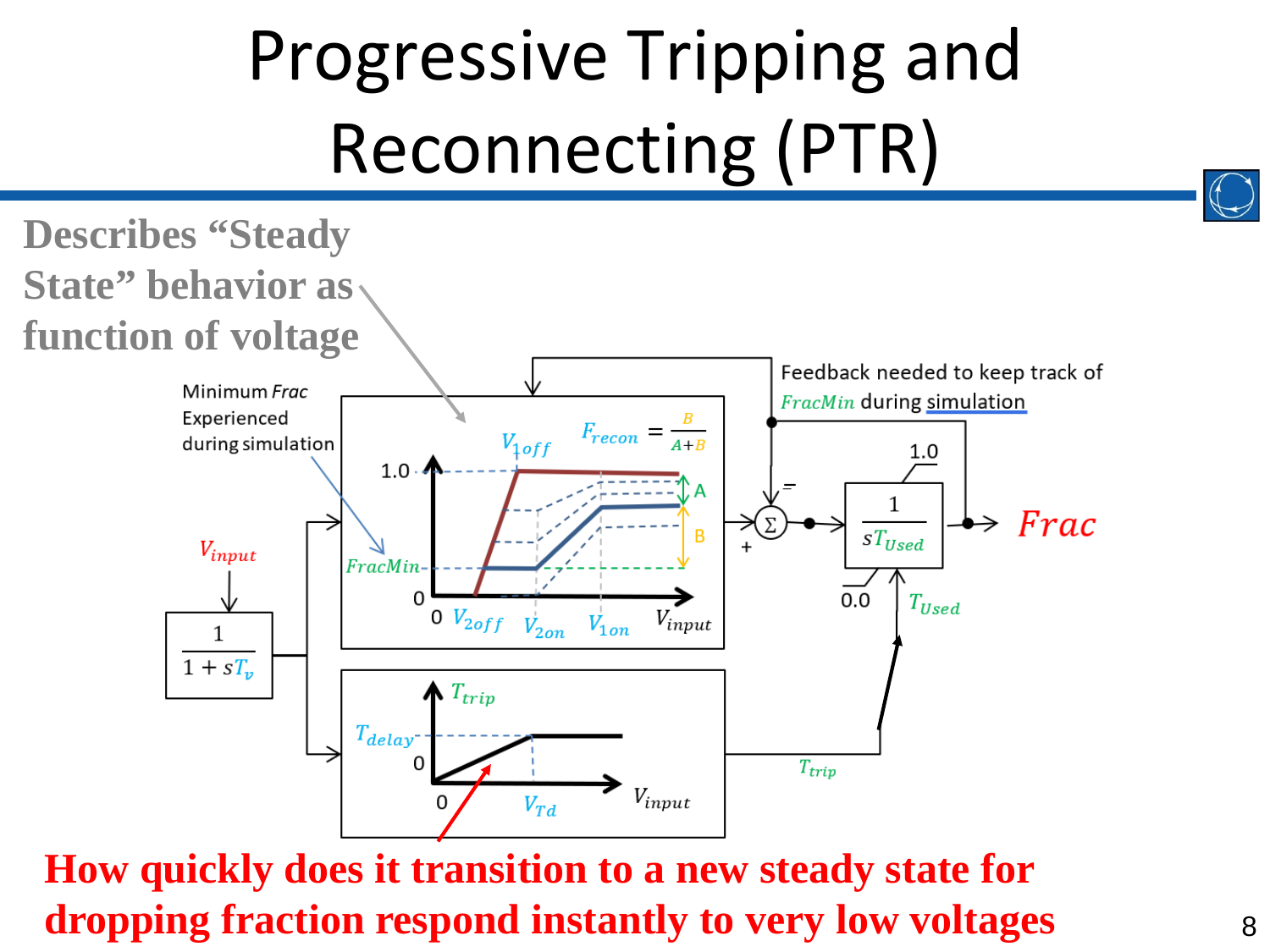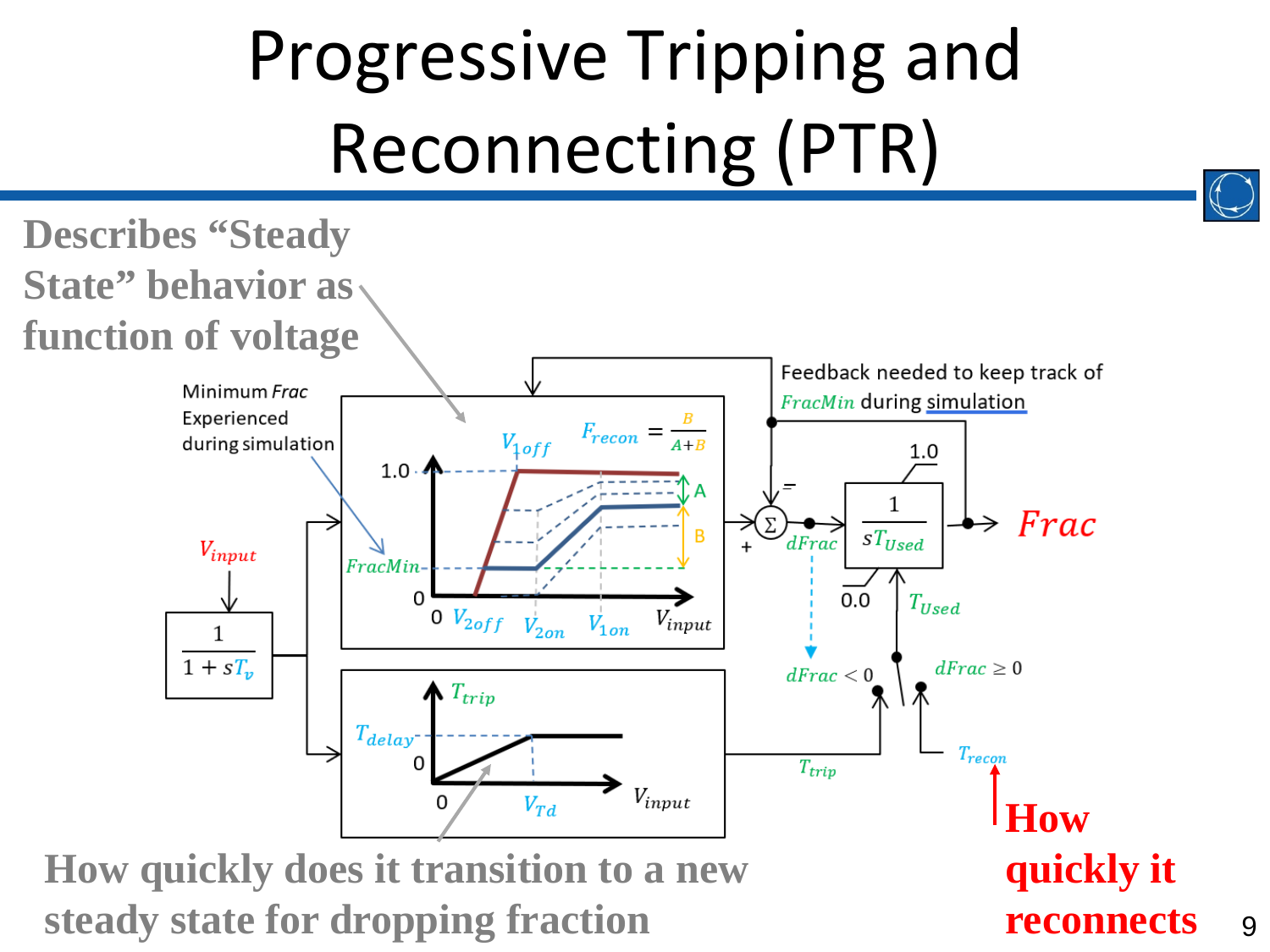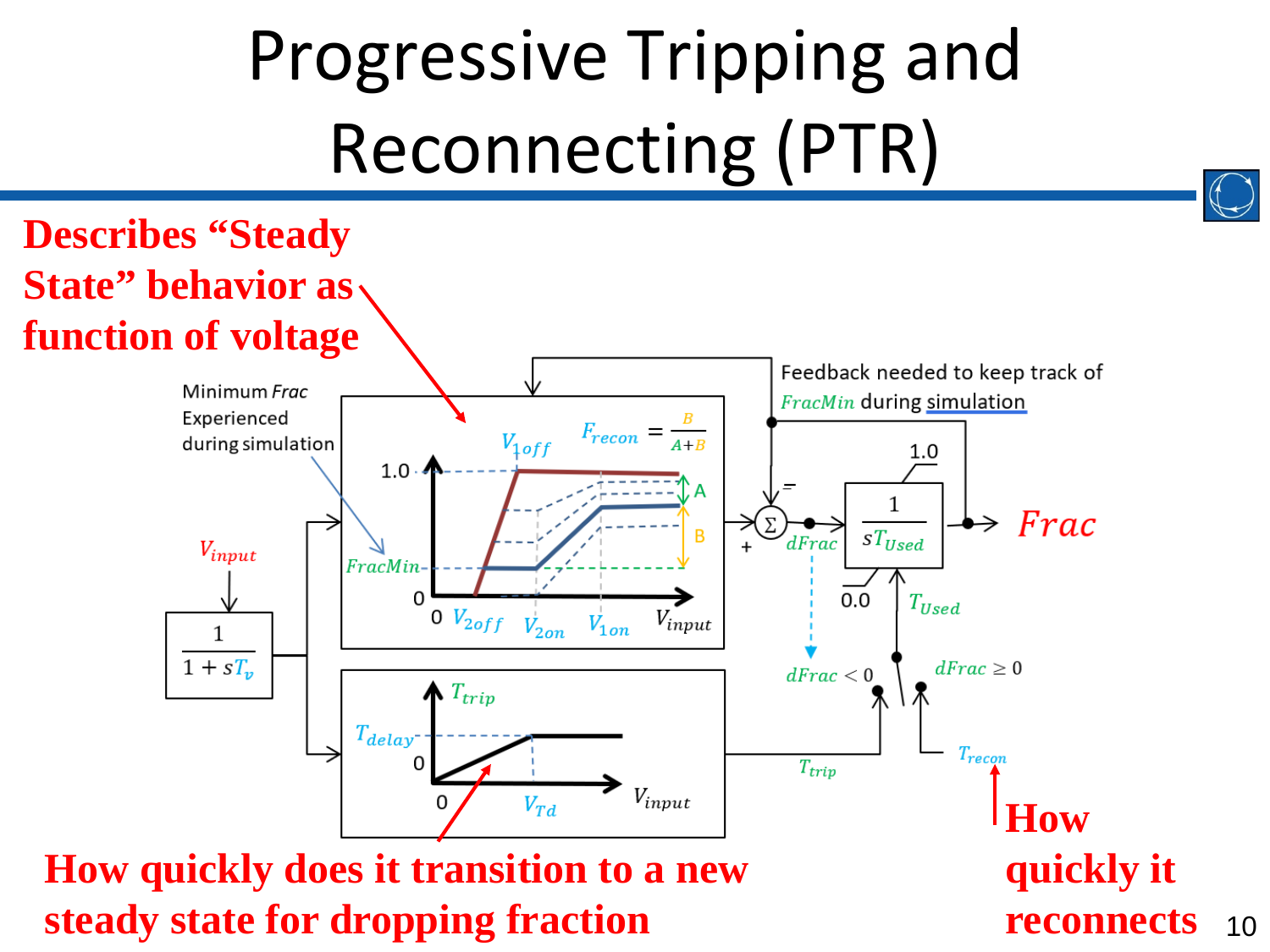#### Input Parameters for PTR



 $T_{\nu}$  Voltage measurement delay in seconds  $V_{1off}$  Voltage in per unit at which load fraction begins decreasing  $V_{2off}$  Voltage in per unit at which load fraction decreases to zero  $V_{10n}$  Voltage in per unit at which load fraction begins increasing  $V_{2\alpha n}$  Voltage in per unit at which load fraction increases back to [FracMin + Frecon\*(1.0-FracMin)]  $F_{recon}$  Fraction of load that has been disconnected that will reconnect as voltage recovers  $T_{delay}$  Time delay use to approximate time vs voltage nature of load loss as the voltage is decreasing expressed in seconds

 $V_{td}$  Voltage threhold below with the Time delay used starts decreasing toward 0 seconds at a voltage of 0  $T_{recon}$  Time delay use to approximate the reconnection of load as the voltage is increasing

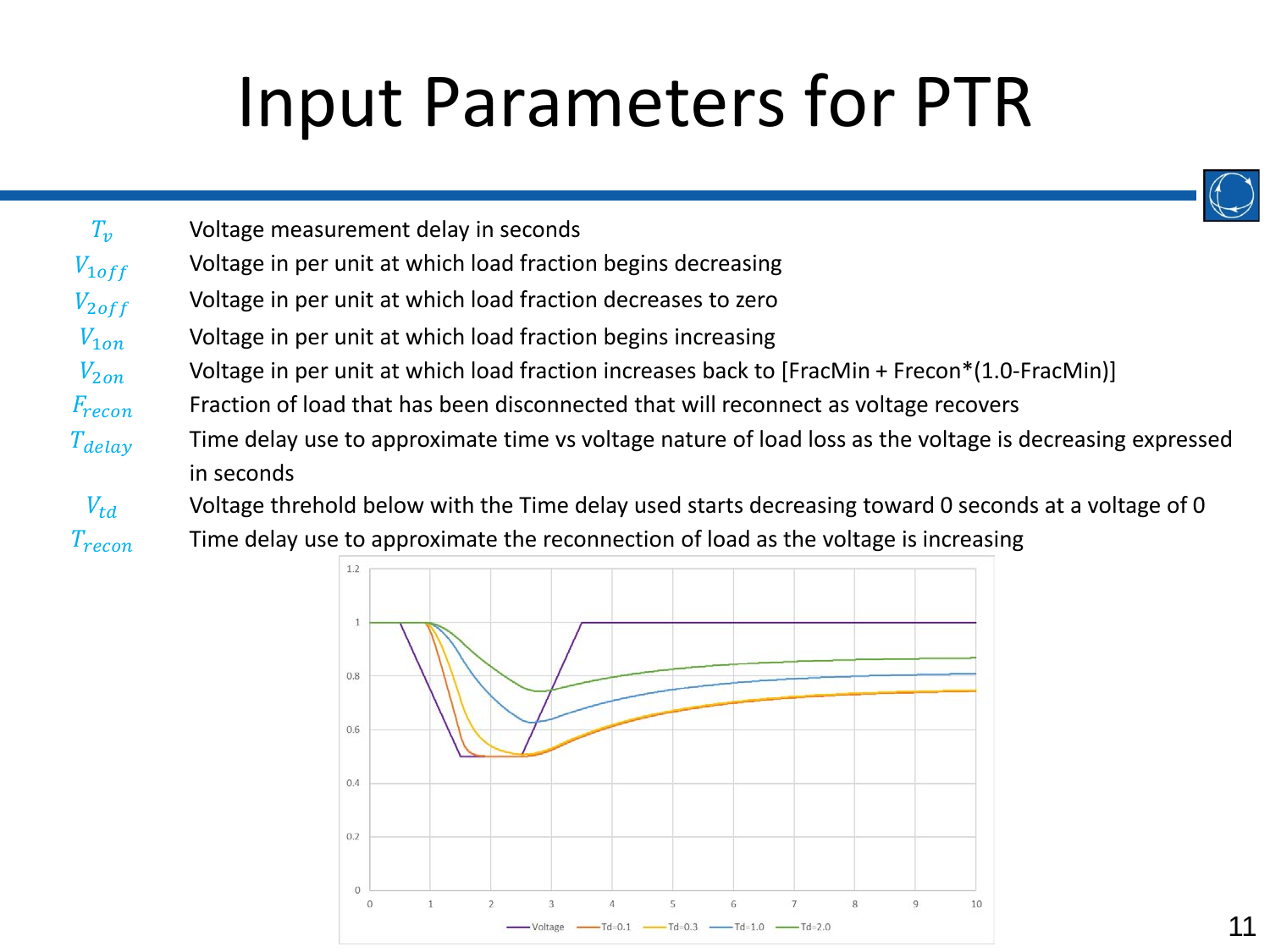# I'm not that creative! DER A has the same concept!

#### • Concept has already been used in DER A!

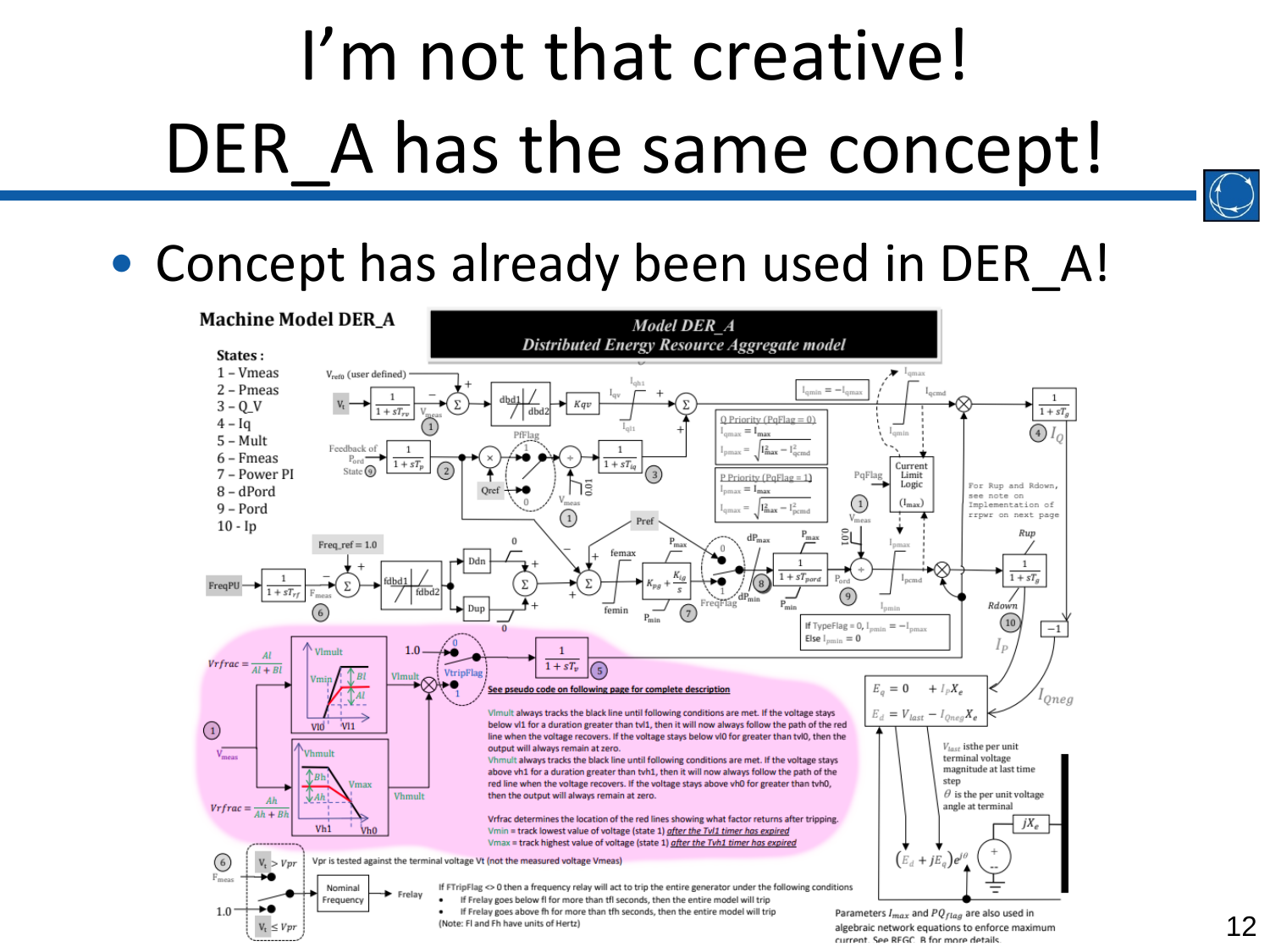## INDMOT1P\_PTR Model



- Same as INDMOT1P, but with
	- Removes the modeling of magnetic saturation. The aSat term in the INDMOT1P model is assumed to be 1.0 for the entire simulation (no saturation)
	- Simplifies the mechanical torque equation to a single parameter Etrq:  $T_{mech} = T_{nom} \left(\omega_r^{E_{trq}}\right)$
	- Models progressive tripping and reconnecting for under voltage (just described)
	- Models a thermal relay (same as LD1PAC)
- These equations are documented in great detail on PowerWorld's public help documentation on our website
	- Thanks to Joe Eto at Lawrence Berkeley National Lab for helping me make the time to write this all up
	- https://www.powerworld.com/WebHelp/Default.htm#Transient [Models\\_HTML/Load%20Characteristic%20INDMOT1P\\_PTR.htm](https://www.powerworld.com/WebHelp/Default.htm#TransientModels_HTML/Load%20Characteristic%20INDMOT1P_PTR.htm)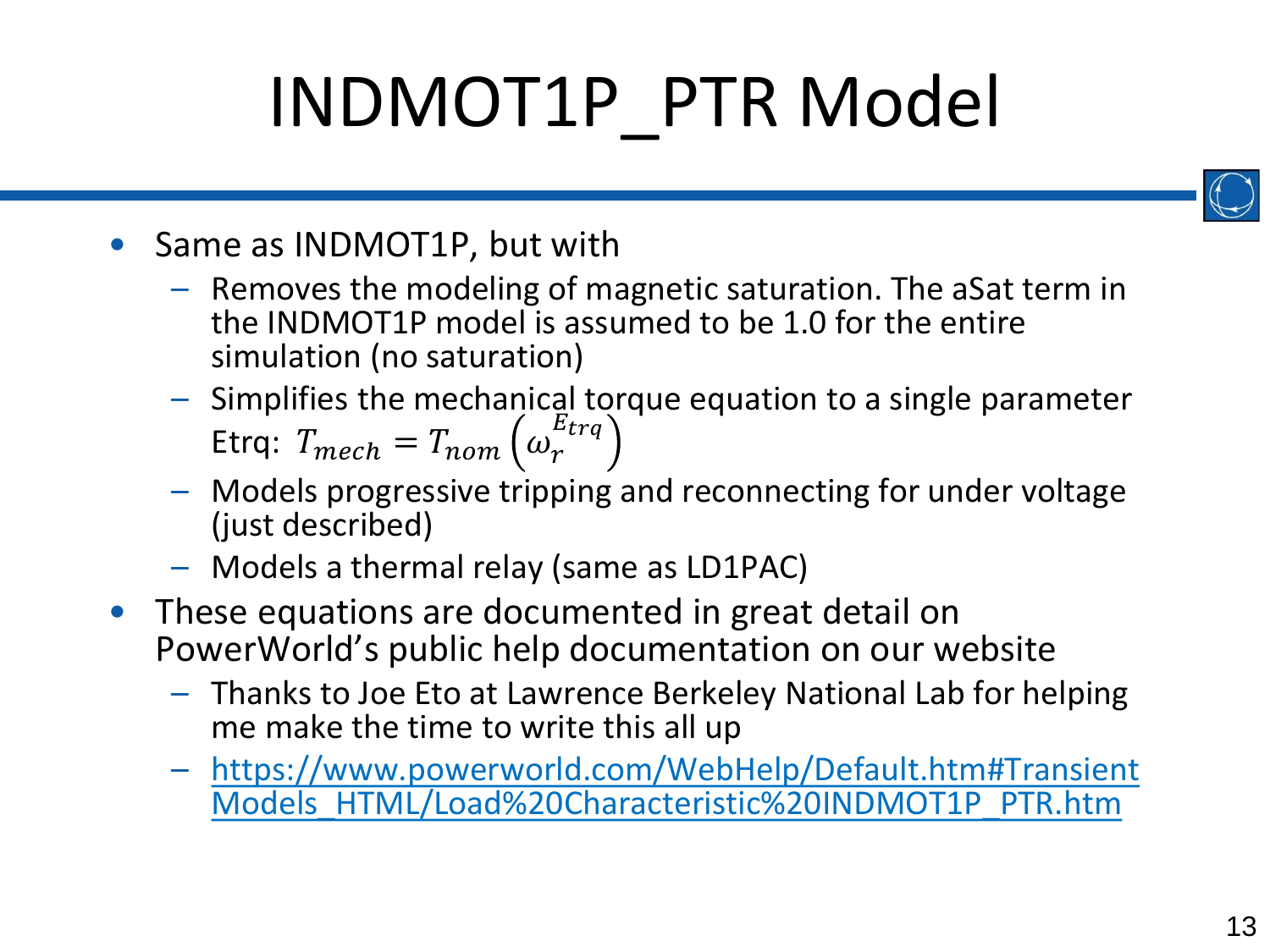#### INDMOT1P\_PTR

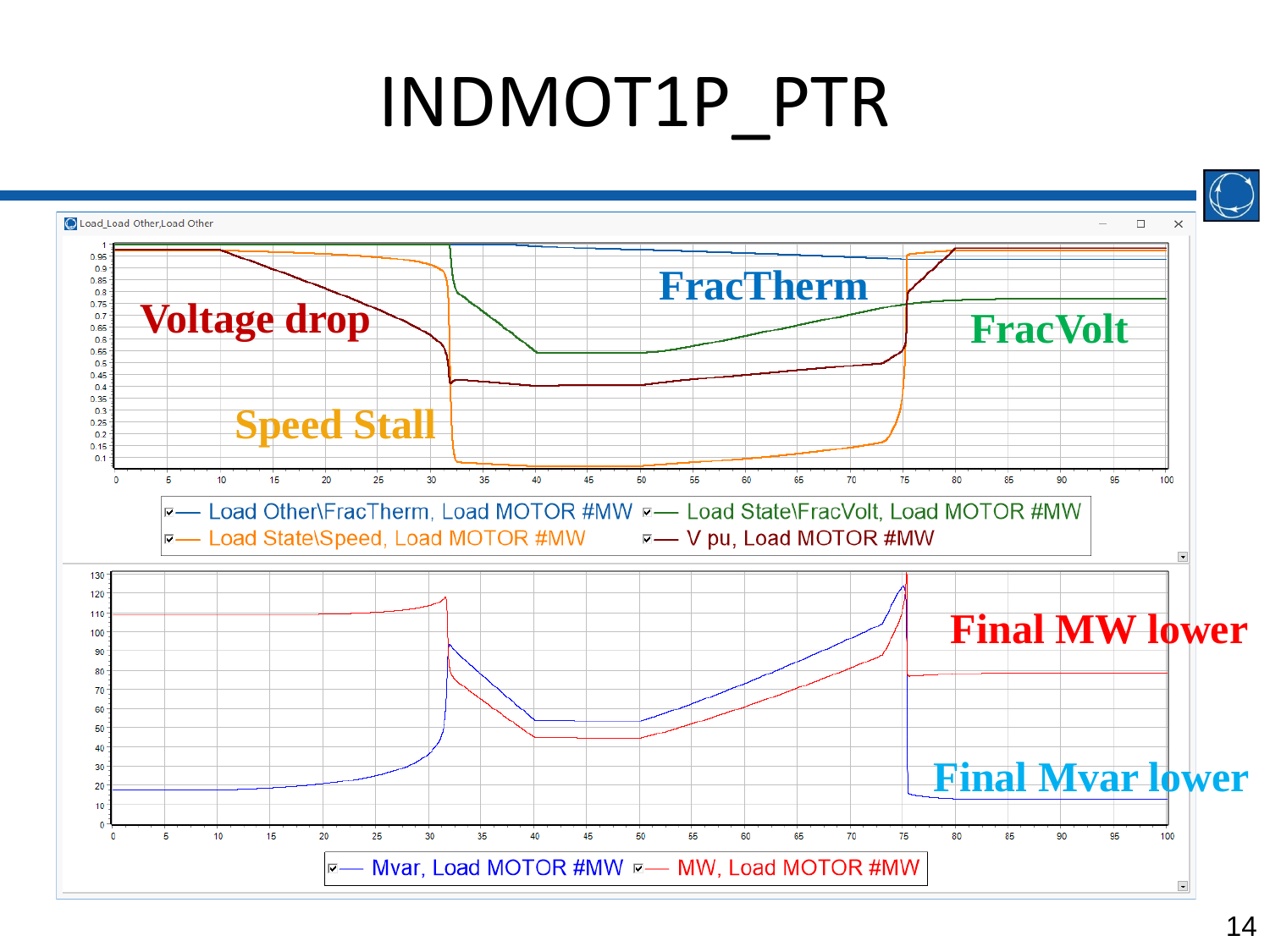#### LD1PAC vs. INDMOT1P\_PTR



**Thermal Relay** 

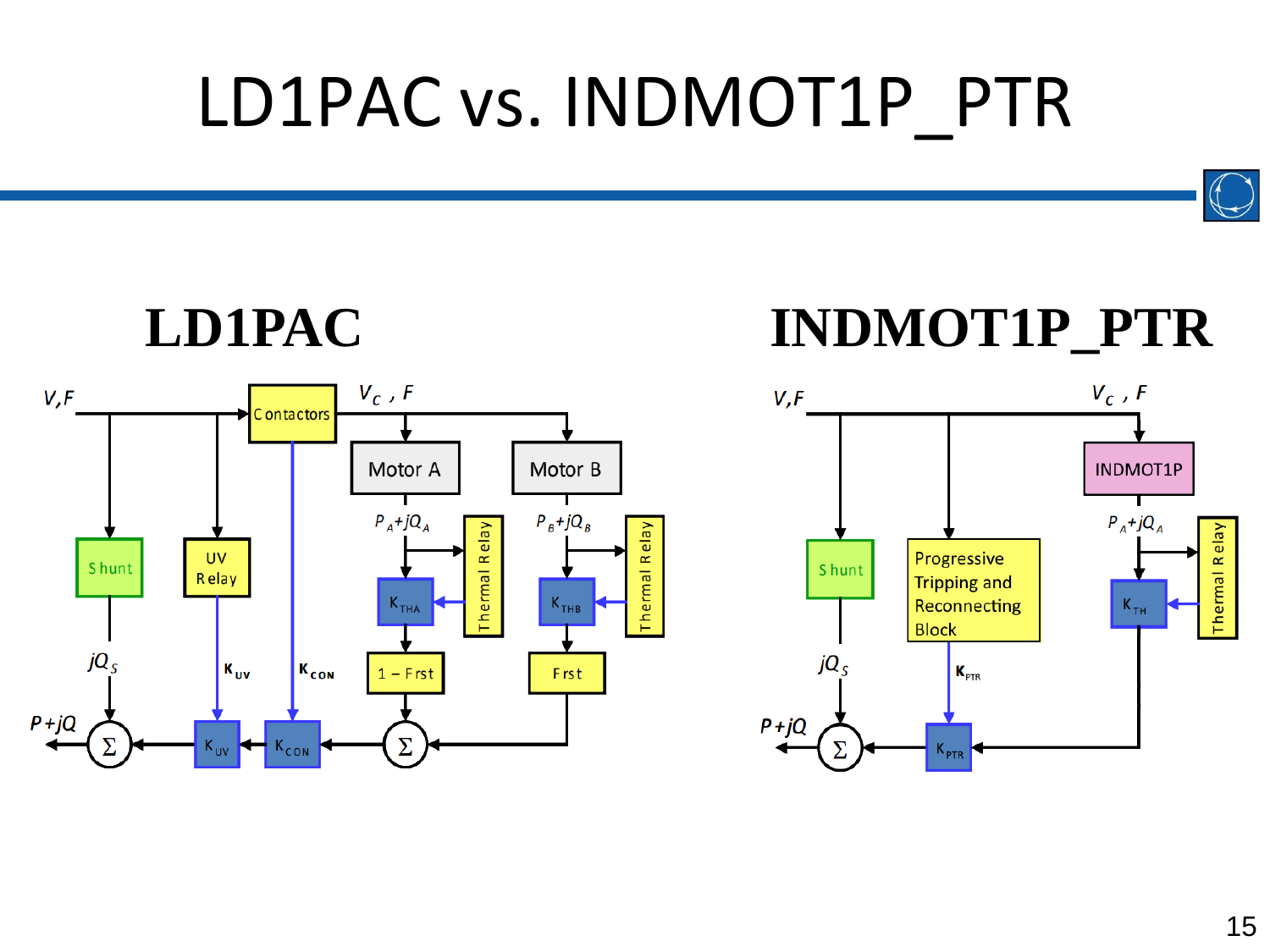#### Motor may Restart or Not



• You could achieve this by adding two INDMOT1P\_PTR models in the same modular load component mode

– Big difference would be the torque exponent

$$
\bullet T_{mech} = T_{nom} \left( \omega_r^{E_{trq}} \right)
$$

- Etrq = 0 (constant torque)  $\rightarrow$  make restarting very difficult
	- Still a very big torque even at complete stall
- Etrq = 2 (restart more likely)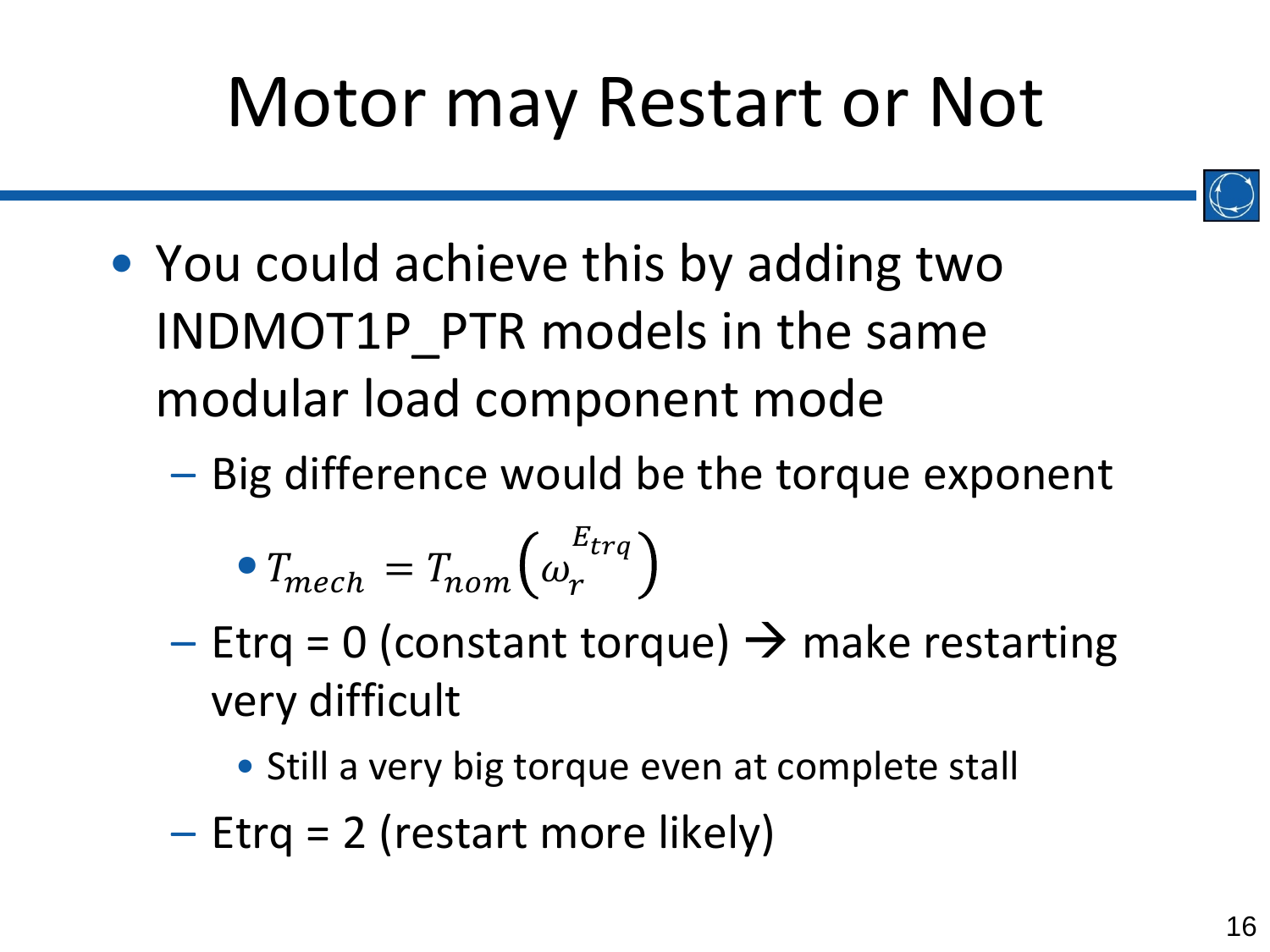# CIM5\_PTR Model



- Same as CIM5, but with
	- Removes the modeling of magnetic saturation
	- Replaces the definite time under voltage relays with progressive tripping and reconnecting for under voltage (just described)
	- Modification to network interface equation to include the impact of terminal frequency
- These equations are documented in great detail on PowerWorld's public help documentation on our website
	- https://www.powerworld.com/WebHelp/Default. [htm#TransientModels\\_HTML/Load%20Characteris](https://www.powerworld.com/WebHelp/Default.htm#TransientModels_HTML/Load%20Characteristic%20CIM5_PTR.htm) tic%20CIM5\_PTR.htm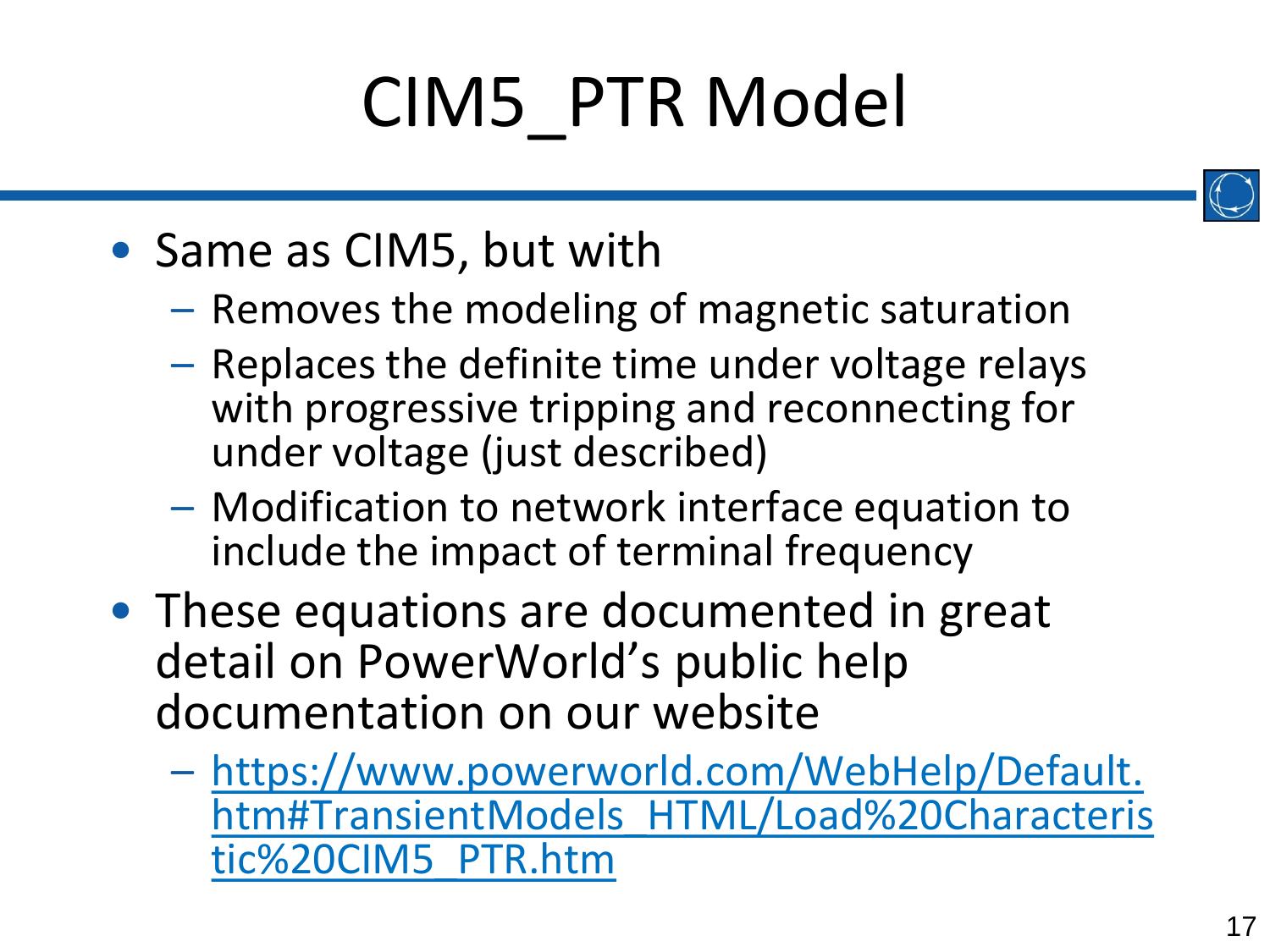#### CIM5\_PTR